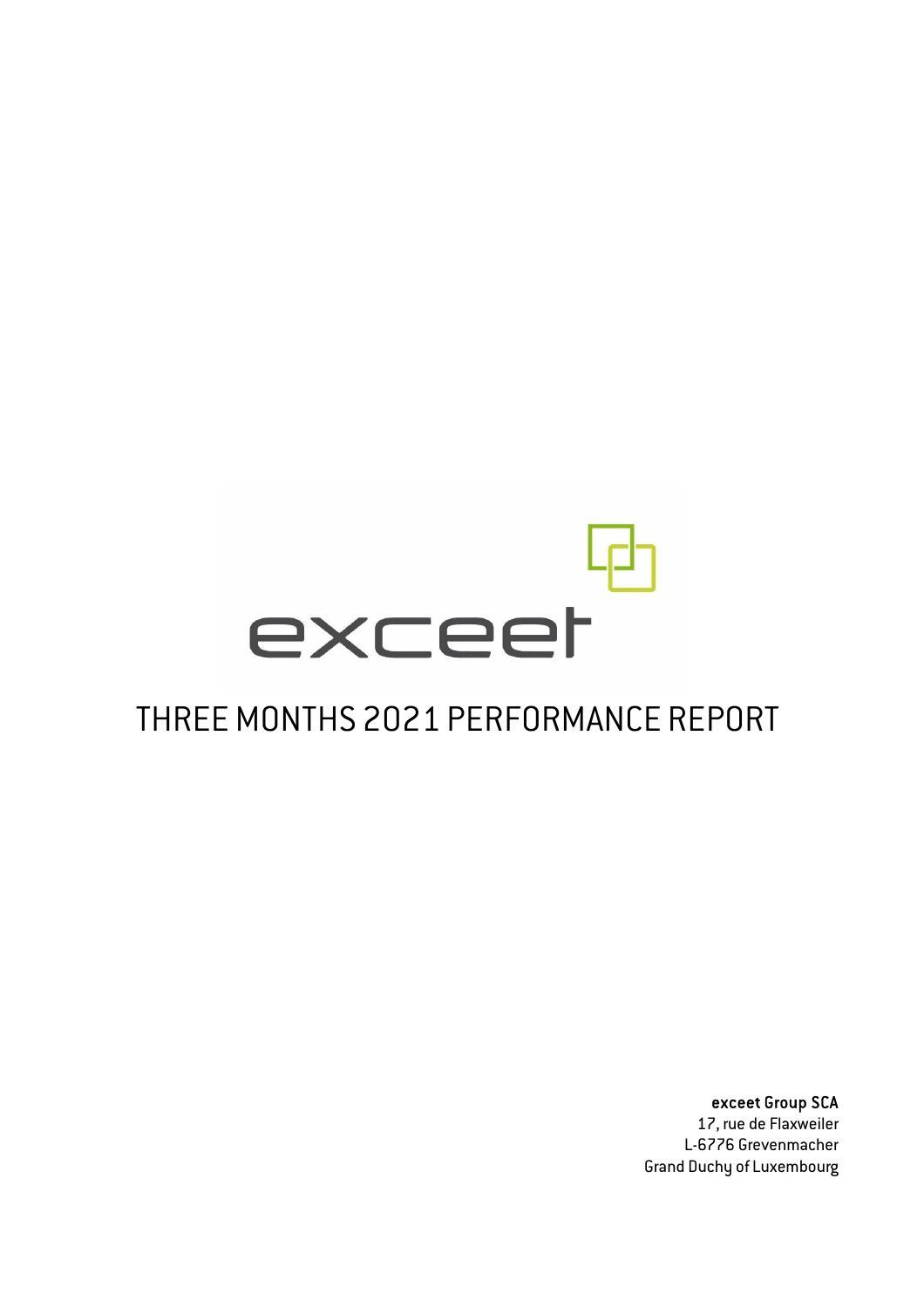# THREE MONTHS PERFORMANCE REPORT

- Group Net Sales slightly decreased to EUR 13.0 million (3M 2020: EUR 13.7 million) due to one off orders in prior year. FX adjusted Growth Rate minus 3.4%.
- Group EBITDA decreased to EUR 2.6 million (3M 2020: EUR 3.2 million) achieving an EBITDA margin of 20.2% (3M 2020: 22.9%).
- Net Profit (recurring) for the period EUR 1.5 million (3M 2020: EUR 1.7 million).
- 3M 2021 performance confirms the expectations for the quarter and the outlook for 2021.
- At 29 April 2021 exceet sold the shares in exceet Secure Solutions GmbH.

#### Key Financials

|                                           | January - March        |       |          |  |
|-------------------------------------------|------------------------|-------|----------|--|
| (in EUR million, expenses in parentheses) | 2021<br>2020<br>Change |       |          |  |
|                                           |                        |       |          |  |
| <b>Income Statement</b>                   |                        |       |          |  |
| <b>Net Sales</b>                          | 13.0                   | 13.7  | $-5.4%$  |  |
| - Healthcare                              | 10.3                   | 11.4  | $-9.4%$  |  |
| - Software (incl. loT)                    | 2.7                    | 2.4   | $+14.0%$ |  |
| <b>Gross Profit</b>                       | 3.4                    | 4.4   | $-22.9%$ |  |
| <b>EBITDA</b>                             | 2.6                    | 3.2   | $-16.8%$ |  |
| in % of Net Sales                         | 20.2%                  | 22.9% | $-2.7pp$ |  |
| - Healthcare                              | 3.0                    | 3.8   | $-21.6%$ |  |
| - Software (incl. IoT)                    | 0.1                    | (0.0) | n.a.     |  |
| <b>EBIT</b>                               | 1.7                    | 2.3   | $-28.7%$ |  |
| in % of Net Sales                         | 12.7%                  | 16.9% | $-4.2pp$ |  |
| Net Profit for the period                 | 1.5                    | 1.0   | n.a.     |  |
| - per Ordinary Share<br>Euro              | 0.08                   | 0.05  | $+0.03$  |  |
| One-off impacts                           | 0.0                    | (0.7) | n.a.     |  |
| - Non-cash currency exchange gains, net   | 0.0                    | (0.7) | n.a.     |  |
| Net Profit (recurring) for the period     | 1.5                    | 1.7   | $-11.4%$ |  |
|                                           |                        |       |          |  |
| <b>Backlog</b>                            | 14.2                   | 16.8  | $-15.5%$ |  |
|                                           |                        |       |          |  |
| Employees (full-time equivalent)          | 216                    | 214   | $+0.9%$  |  |
|                                           |                        |       |          |  |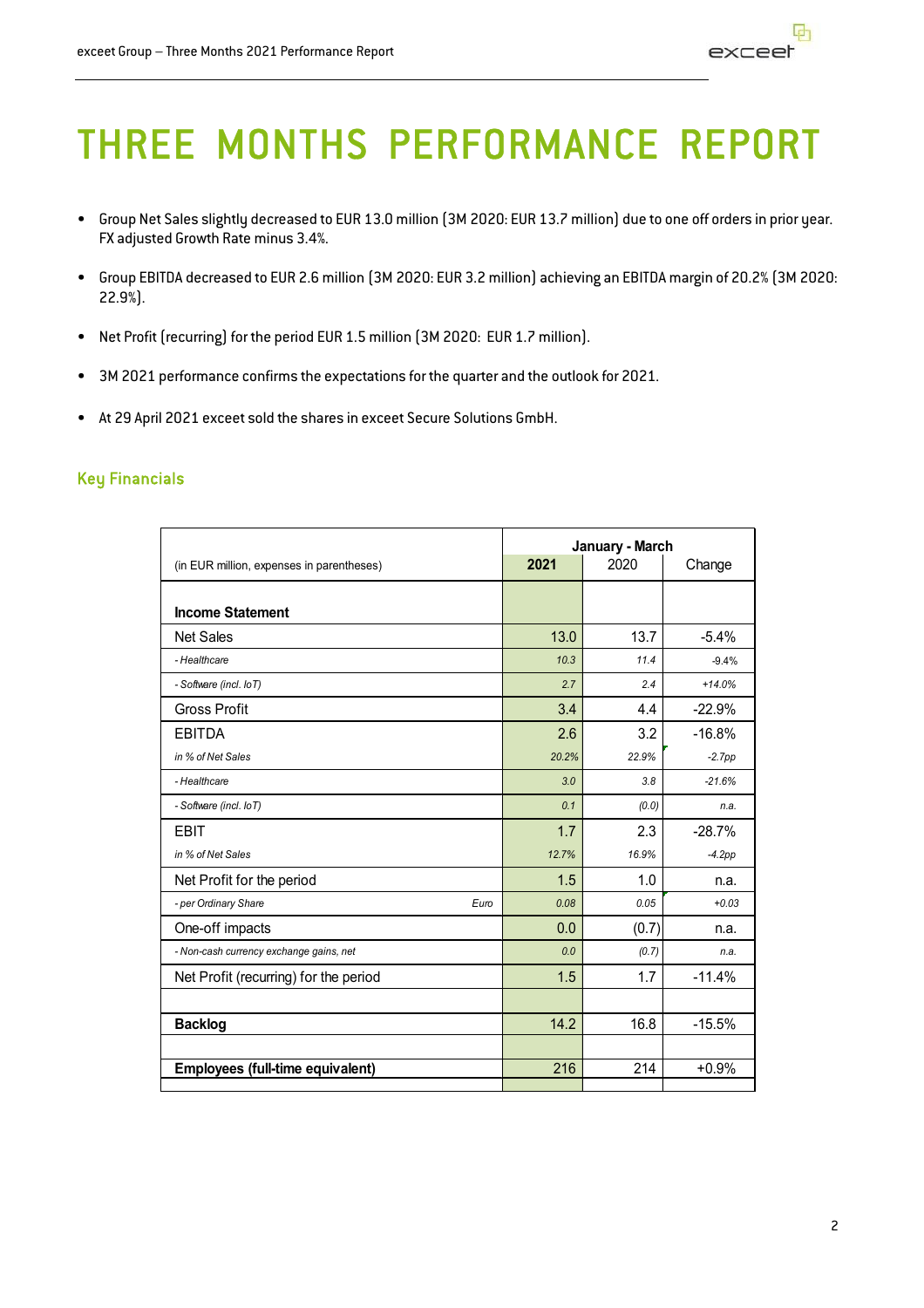#### Financial Performance

Infirst 3M 2021 exceet achieved sales of EUR 13.0 million versus EUR 13.7 million one year ago. This slightly decrease is only related to an extraordinary sales growth in prior year because of a strong demand for miniaturized PCBs within the Healthcare segment. Certain customers ordered high volumes at that time either to increase their inventories or to temporary replace their other source suppliers due to delivery shortages. This year business was running as expected without such one off items.

Group EBITDA reached EUR 2.6 million in 3M 2021 versus EUR 3.2 million in prior year. The EBITDA Margin decreased accordingly from 22.9% in the prior year to 20.2% for the three months period 2021. Net profit for the period of 3M 2021 was EUR 1.5 million (3M 2020: EUR 1.0 million).

exceet is still acting with adaptive measures to the Group's businesses for the effects out of the Corona crisis. These measures included the protection of the production processes by securing the supply chains and raising inventory levels, but also intensifying the personal safety of employees, customers and suppliers by suspending travelling and face-to-face meetings as well as the introduction of home office work for certain members of the staff.

exceet's operations were unchanged compared to first quarter in prior year and include the Healthcare segment, consisting of the Printed Circuit Board (PCB) activities, and the Software (including IoT) segment, which focuses on industrial Internet of Things (IoT) and secure connectivity. The business sites are located in Switzerland, the United States (both Healthcare) and in Germany (Software (incl. IoT)).

With Share Purchase Agreement dated 29 April 2021 exceet sold its participation in exceet Secure Solutions, Düsseldorf. The sale became effective at 30 April 2021. exceet Secure Solutions contributed in the business year 2020 EUR 4.0 Mio sales with an EBITDA of EUR minus 0.7 Mio. In 3M 2021 net sales amounted of EUR 0.9 million (3M 2020: EUR 1.0 million) and EBITDA of EUR minus 0.2 million (3M 2020: EUR minus 0.2 million).

| (in EUR million)        | 31.03.2021 | 31.12.2020 | Change  |
|-------------------------|------------|------------|---------|
| <b>Balance Sheet</b>    |            |            |         |
| <b>Total Assets</b>     | 56.4       | 57.2       | $-1.3%$ |
| Cash & Cash equivalents | 14.9       | 16.6       | $-9.9%$ |
| Goodwill                | 7.4        | 7.4        | 0.0%    |
| Shareholders' equity    | 41.2       | 40.6       | $+1.5%$ |

#### Group Balance Sheet Positions

As of 31 March 2021, the total assets of exceet Group amounted to EUR 56.4 million, compared to EUR 57.2 million as of 31 December 2020.

The non-current assets amounted to EUR 27.4 million (31.12.2020: EUR 28.4 million) and decreased by EUR 1.0 million. The position includes tangible assets of EUR 16.1 million (31.12.2020: EUR 16.6 million), intangible assets of EUR 9.2 million (31.12.2020: EUR 9.5 million), right-of-use assets of EUR 1.6 million (31.12.2020: EUR 1.8 million) and other noncurrent assets related to deferred tax assets of EUR 0.6 million (31.12.2020: EUR 0.6 million).

Current assets amounted to EUR 29.1 million, compared to EUR 28.8 million at uear-end 2020. The increase of the current assets of EUR 0.3 million is related to contract assets out of not yet invoiced deliveries to customers which increased by EUR 0.2 million, trade and other receivables which increased in total by EUR 1.7 million, decrease of cash and cash equivalents by EUR 1.6 million, while inventory remained stable, and prepaid expenses were unchanged.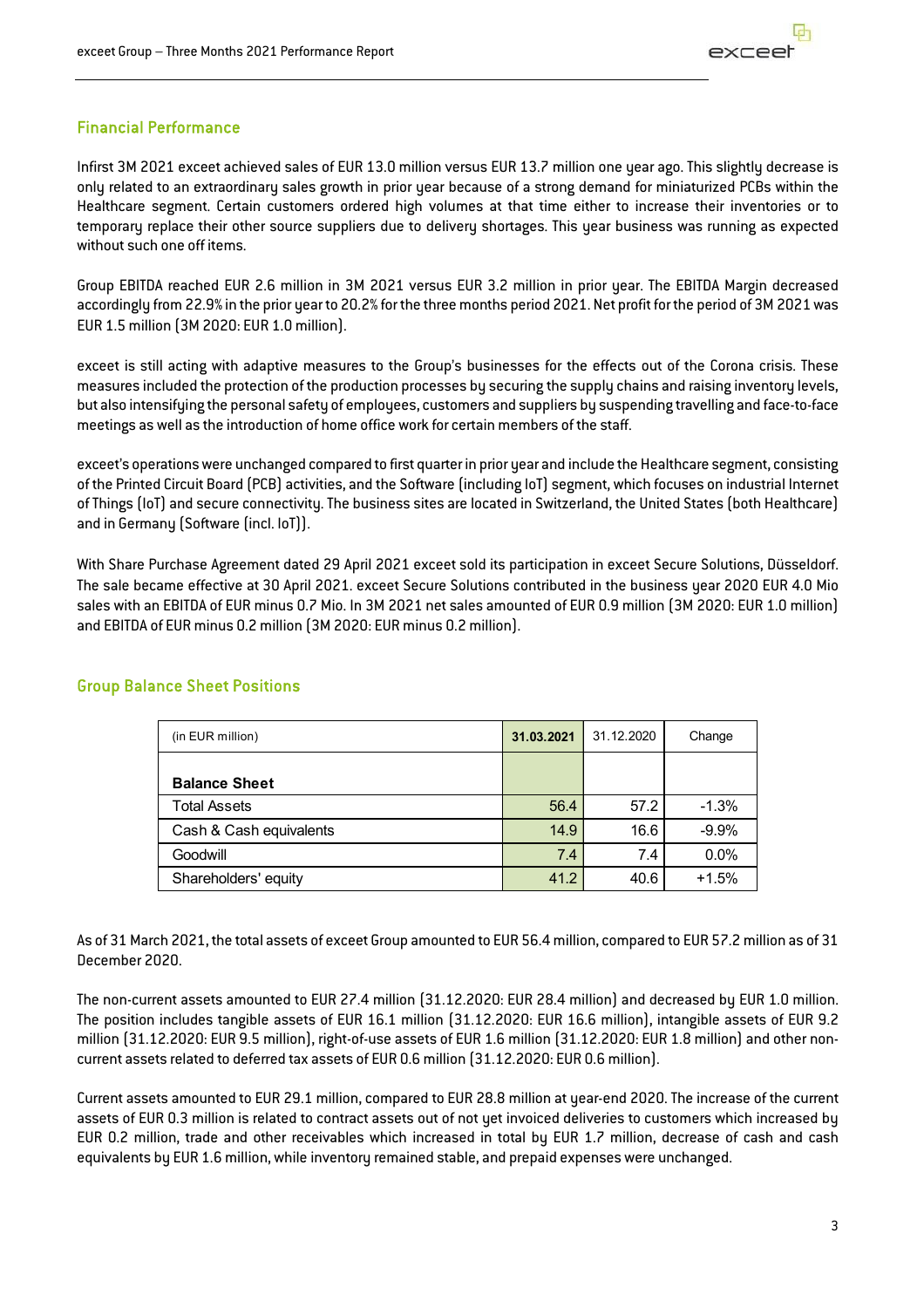At the end of the reporting period, exceet Groups' equity amounted to EUR 41.2 million, against EUR 40.6 million as of 31 December 2020. This represents an equity ratio of 73.0% (31.12.2020: 70.9%).

The non-current liabilities decreased by EUR 0.2 million from EUR 7.8 million at year-end of 2020 to EUR 7.6 million at the end of March 2021. Lease liabilities and borrowings decreased in the same period by EUR 0.1 million each.

The decrease of the current liabilities by EUR 1.2 million to EUR 7.6 million as of 31 March 2021 (31.12.2020: EUR 8.8 million) included EUR 0.4 million increase in trade payables and EUR 1.4 million decrease in tax liabilities.

#### Cash Development and Net Cash

|                                           | January - March        |     |      |  |  |
|-------------------------------------------|------------------------|-----|------|--|--|
| (in EUR million, cash out in parentheses) | 2020<br>Change<br>2021 |     |      |  |  |
|                                           |                        |     |      |  |  |
| <b>Cash Flow Statement</b>                |                        |     |      |  |  |
| Cash Flow from operations                 | (0.8)                  | 2.8 | n.a. |  |  |
| Capex (incl. finance lease agreements)    | (0.5)                  | 1.8 | n.a. |  |  |
| Free Cash Flow                            | (1.2)                  | 1.0 | n.a. |  |  |

As of 31 March 2021, the cash and cash equivalents amounted to EUR 14.9 million (31.12.2020: EUR 16.6 million). The cash position decreased by EUR 1.6 million mainly caused by the increase of trade receivables by EUR 1.8 million.

The three months 2021 operating cash flow of EUR minus 0.8 million (3M 2020: EUR 2.8 million) consisted of EUR 2.6 million, net out of the operations before changes in net working capital, EUR 1.7 million decrease because of changes in working capital, net tax payments of EUR 1.7 million. The net cash position as of 31 March 2021 amounts to EUR 12.0 million (31.12.2020: net cash EUR 13.6 million).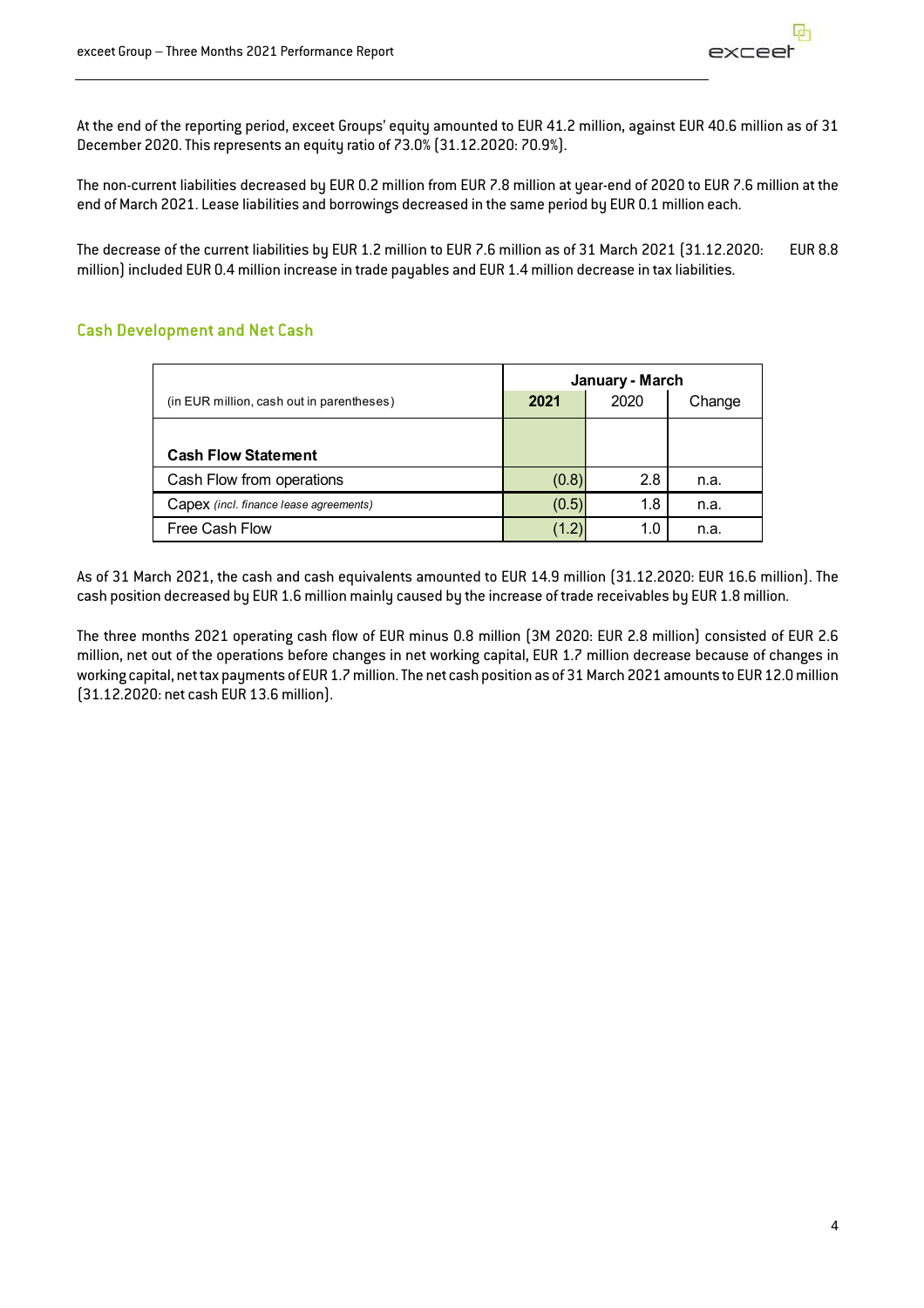

#### Segment Reporting

#### **Healthcare**

The segment is focused on the development and production of innovative and highly miniaturized PCBs in close cooperation with its customers for high-end electronic functionalities in healthcare and medtech devices, particularly in hearing aids, cochlear implants and other medtech implants. The hearing aids industry represents a stable growing segment within the healthcare market and offers favorable business conditions for the segment's competence and knowhow in miniaturization with strong quality requirements. In many cases, exceet's deliveries of innovative PCB architectures are crucial for the realization of the demanded features by the customers.

In the three months of 2021, the segment realized net sales of EUR 10.3 million (3M 2020: EUR 11.4 million) accounting for 79.4% (3M 2020: 82.9%) of Group net sales. The EBITDA for the first three months 2021 amounted to EUR 3.0 million (3M 2020: EUR 3.8 million), down 21.6% resulting in an EBITDA margin of 28.7% (3M 2020: 33.1%).

The exceptionally strong 3M 2020 performance of the segment was driven by high volume orders from individual customers as one off orders.

#### Software (including IoT)

Secure connectivity in data-critical IT-environments such as eHealth architectures and industrial IoT is the focus of this segment. The strategic focus of this segment is to extend exceet's expertise in secure edge computing applications. Edge computing follows the trend of decentralized data processing close to the device, allowing data computations to be available faster, network traffic to be reduced and pre-processed data to be sent to the cloud.

In the reporting period between January and March, the segment contributed net sales of EUR 2.7 million (3M 2020: EUR 2.4 million) representing 20.6% (3M 2020: 17.1%) of Group net sales. The EBITDA increased from EUR 0.0 million for three months 2020 to plus EUR 0.1 million for three months 2021.

The segment comprises the companies Lucom GmbH and exceet Secure Solution GmbH. With Share Purchase Agreement dated 28 April 2021 exceet sold its participation in exceet Secure Solutions, Düsseldorf. exceet Secure Solutions provided in 3M 2021 net sales of EUR 0.9 million (3M 2020: EUR 1.0 million) and EBITDA of EUR minus 0.2 million (3M 2020: EUR minus 0.2 million).

#### Opportunities and Risk Report

The statements provided in the Annual Report 2020 on the opportunities and risks of the business model remain unchanged.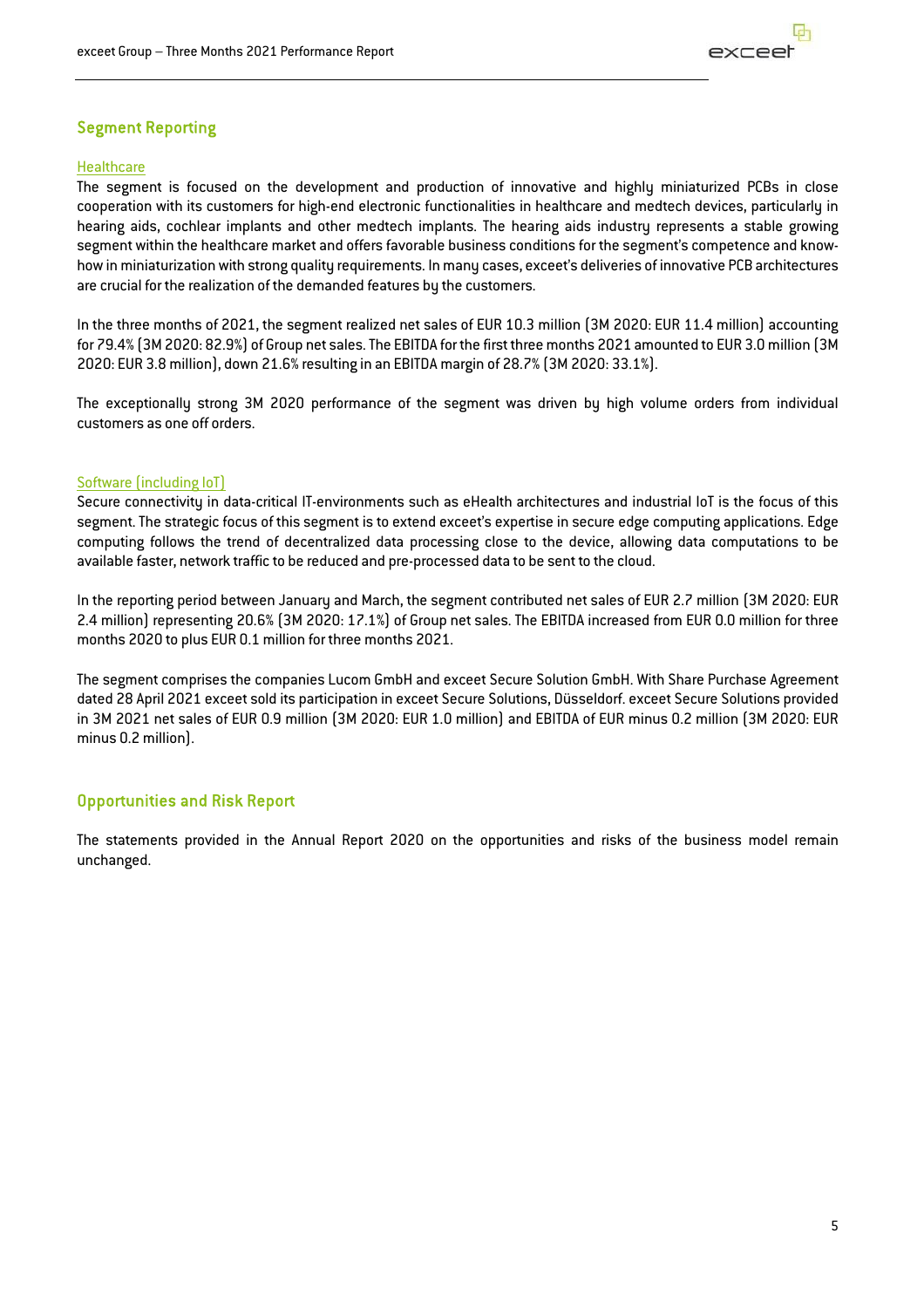#### Significant Events and Actions

With Share Purchase Agreement dated 28 April 2021 exceet sold its participation in exceet Secure Solutions, Düsseldorf. exceet Secure Solutions contributed in the business year 2020 EUR 4.0 Mio sales with an EBITDA of EUR minus 0.7 Mio.

The transaction was based on a valuation of EUR 5.0 million cash-and-debt free. Once the transaction is completed, the exceet group's net cash position (available cash less interest bearing liabilities) after transaction costs will increase approx. by EUR 4.7 million.

#### **Outlook**

exceet Group's business development during first three months started as expected. While Software business remained relatively stable in 2021, the Healthcare business decreased in 3M 2021 slightly less as expected compared to prior year.

Business environment 2021 will be still driven by COVID-19 pandemic. The management is confident that exceet's business is resistant enough and will not be as negatively impacted as other sectors. Currently after the first quarter of 2021 positive performance is still ongoing with a good visibility for the second quarter 2021.

For 2021 exceet will miss about EUR 4 million net sales contributed by exceet Secure Solutions GmbH in prior year, but exceet's Management is still aiming for expected sales and for financial performance as in 2020. Focus to measure the performance is EBITDA, unchanged to prior years.

Grevenmacher, 6 May 2021

exceet Management S.à r.l. in its capacity as General Partner exceet Group SCA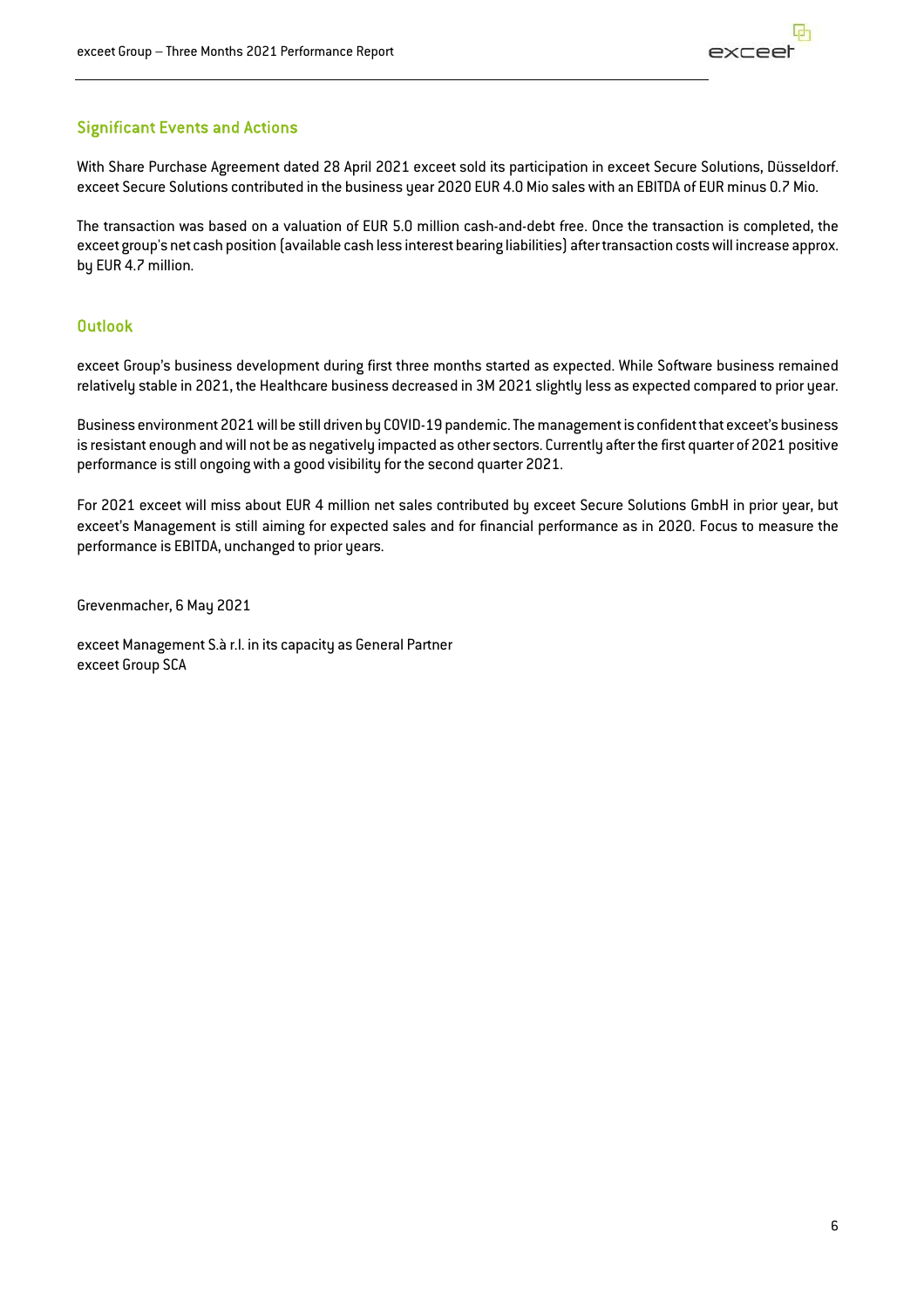

## INTERIM FINANCIAL STATEMENTS CONDENSED & CONSOLIDATED)

#### **INTERIM BALANCE SHEET (CONSOLIDATED)**

| unaudited | audited                                                                                                                                                                                            |
|-----------|----------------------------------------------------------------------------------------------------------------------------------------------------------------------------------------------------|
|           | 31 December 2020                                                                                                                                                                                   |
|           |                                                                                                                                                                                                    |
|           |                                                                                                                                                                                                    |
|           |                                                                                                                                                                                                    |
|           | 16,546                                                                                                                                                                                             |
|           | 1,760<br>9,463                                                                                                                                                                                     |
|           | 643                                                                                                                                                                                                |
|           | 28,412                                                                                                                                                                                             |
|           |                                                                                                                                                                                                    |
|           |                                                                                                                                                                                                    |
| 4,909     | 4,909                                                                                                                                                                                              |
| 6,073     | 4,370                                                                                                                                                                                              |
| 1,487     | 1,296                                                                                                                                                                                              |
| 446       | 443                                                                                                                                                                                                |
| 1,213     | 1,202                                                                                                                                                                                              |
| 14,926    | 16,570                                                                                                                                                                                             |
| 29,054    | 28,790                                                                                                                                                                                             |
|           |                                                                                                                                                                                                    |
|           | 57,202                                                                                                                                                                                             |
|           |                                                                                                                                                                                                    |
|           | 312                                                                                                                                                                                                |
|           | 40,250                                                                                                                                                                                             |
|           | 40,562                                                                                                                                                                                             |
|           | 40,562                                                                                                                                                                                             |
|           |                                                                                                                                                                                                    |
|           |                                                                                                                                                                                                    |
|           |                                                                                                                                                                                                    |
| 2,899     | 2,962                                                                                                                                                                                              |
| 551       | 663                                                                                                                                                                                                |
| 3,603     | 3,583                                                                                                                                                                                              |
| 489       | 525                                                                                                                                                                                                |
| 103       | 103                                                                                                                                                                                                |
| 7,645     | 7,836                                                                                                                                                                                              |
|           |                                                                                                                                                                                                    |
|           |                                                                                                                                                                                                    |
|           | 1,681                                                                                                                                                                                              |
|           | 1,296<br>555                                                                                                                                                                                       |
|           |                                                                                                                                                                                                    |
|           | 2,352                                                                                                                                                                                              |
|           | 2,091                                                                                                                                                                                              |
|           | 56<br>347                                                                                                                                                                                          |
|           |                                                                                                                                                                                                    |
|           | 426<br>8,804                                                                                                                                                                                       |
|           |                                                                                                                                                                                                    |
|           | 16,640                                                                                                                                                                                             |
|           |                                                                                                                                                                                                    |
| 56,437    | 57,202                                                                                                                                                                                             |
|           | 31 March 2021<br>16,060<br>1,560<br>9,175<br>588<br>27,383<br>56,437<br>312<br>40,861<br>41,173<br>41,173<br>2,038<br>1,278<br>448<br>2,490<br>739<br>$\mathsf 0$<br>364<br>262<br>7,619<br>15,264 |

1) Incl. Goodwill of EUR 7,334 (31.12.2020: EUR 7,435)<br>2) Net cash amount to EUR 12,027 (31.12.2020

2) Net cash amount to EUR 12,027 (31.12.2020: Net cash EUR 13,552) based on cash and cash equivalents of EUR 14,926 (31.12.2020: EUR 16,570) less third party borrowings EUR 2,899 (31.12.2020: EUR 3,018)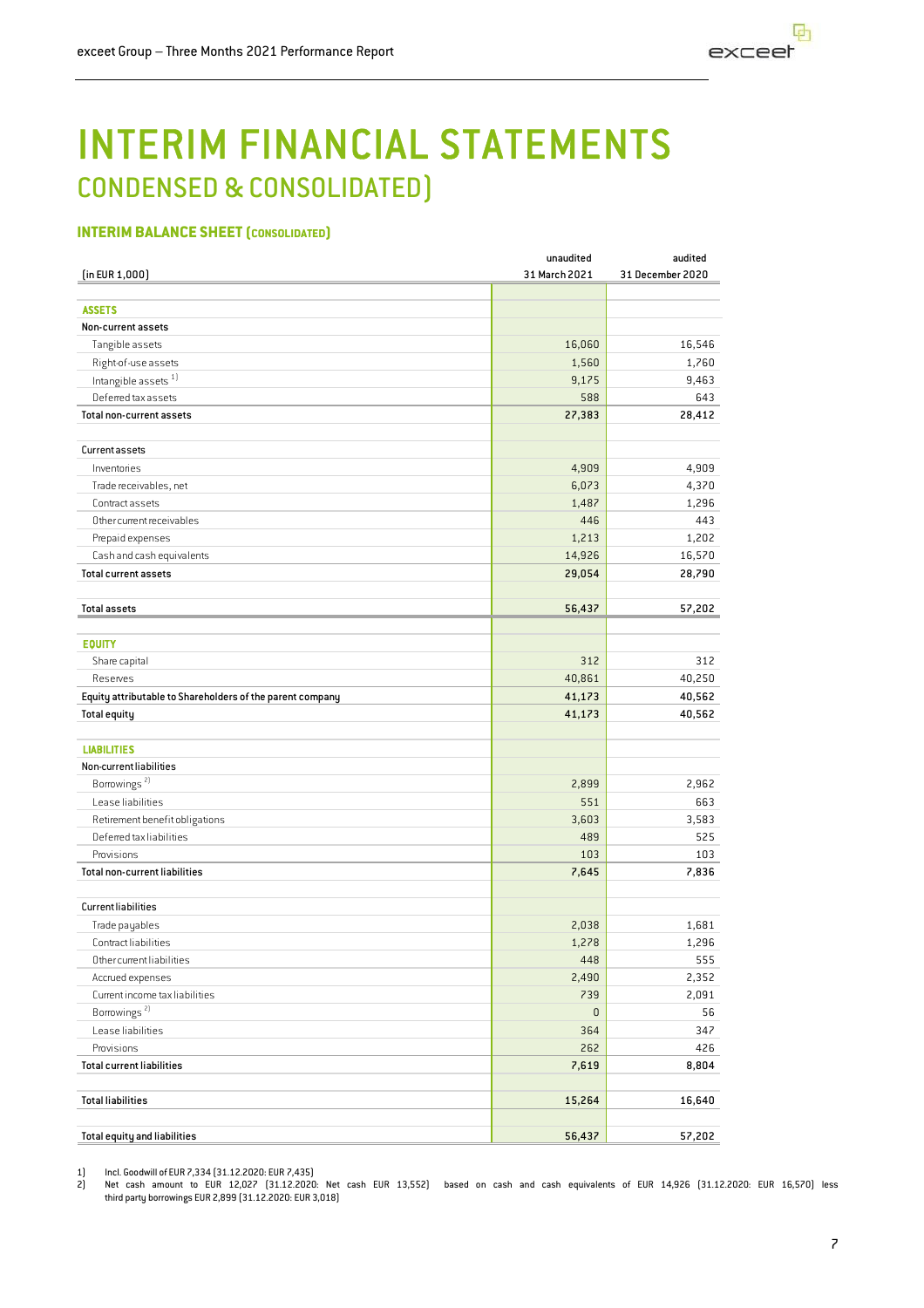#### **INTERIM INCOME STATEMENT (CONSOLIDATED)**

|                                                                                                  | unaudited           | unaudited           |
|--------------------------------------------------------------------------------------------------|---------------------|---------------------|
| (in EUR 1,000)                                                                                   | 01.01. - 31.03.2021 | 01.01. - 31.03.2020 |
|                                                                                                  |                     |                     |
| Revenue from contracts with customers                                                            | 13,005              | 13,748              |
| Cost of sales                                                                                    | [9,635]             | (9, 380)            |
| Gross profit                                                                                     | 3,370               | 4,368               |
| Gross profit margin                                                                              | 25.9%               | 31.8%               |
| Distribution expenses                                                                            | [809]               | (1,019)             |
| Administrative expenses                                                                          | [942]               | [1,033]             |
| Other operating income                                                                           | 40                  | 7                   |
|                                                                                                  | 1,659               | 2,323               |
| Operating result [EBIT] <sup>1]</sup>                                                            | 12.8%               | 16.9%               |
| EBIT margin                                                                                      |                     |                     |
| Financial income                                                                                 | 287                 | 31                  |
| Financial expenses                                                                               | [74]                | (1,000)             |
| Financial result, net                                                                            | 213                 | (969)               |
| Profit/[Loss] before income tax                                                                  | 1,872               | 1,354               |
| Income tax expense                                                                               | [349]               | [336]               |
| Profit/(Loss) for the period                                                                     | 1,523               | 1,018               |
| Profit/[Loss] margin                                                                             | 11.7%               | 7.4%                |
| PROFIT/[LOSS] ATTRIBUTABLE TO:                                                                   |                     |                     |
| Shareholders of the parent company                                                               | 1,523               | 1,018               |
|                                                                                                  |                     |                     |
| EARNINGS PER SHARE IN EURO ON TOTAL GROUP BASIS (BASIC = DILUTIVE)                               |                     |                     |
| Class A shares                                                                                   | 0.08                | 0.05                |
|                                                                                                  |                     |                     |
| Operating result [EBIT]                                                                          | 1,659               | 2,323               |
| Depreciation and amortization                                                                    | 967                 | 831                 |
| Operating result before depreciation, amortization and impairment charges (EBITDA) <sup>2]</sup> | 2,626               | 3,154               |
| <b>EBITDA</b> margin                                                                             | 20.2%               | 22.9%               |
|                                                                                                  |                     |                     |

1) Earnings Before Interest and Taxes

2) Earnings Before Interest, Taxes, Depreciation and Amortization

#### **INTERIMSTATEMENTOFCOMPREHENSIVE INCOME (CONSOLIDATED)**

| $[$ in EUR 1,000 $]$                                                | unaudited<br>01.01. - 31.03.2021 | unaudited<br>01.01. - 31.03.2020 |
|---------------------------------------------------------------------|----------------------------------|----------------------------------|
|                                                                     |                                  |                                  |
| Profit/[Loss] for the period                                        | 1,523                            | 1,018                            |
| Items not to be reclassified to income statement:                   |                                  |                                  |
| Remeasurements of defined benefit obligation                        | $\Omega$                         | [285]                            |
| Deferred tax effect on remeasurements of defined benefit obligation | $\Omega$                         | 39                               |
| Items not to be reclassified to income statement                    | $\Omega$                         | $[246]$                          |
| Items to be reclassified to income statement:                       |                                  |                                  |
| Currency translation differences                                    | [912]                            | 1,555                            |
| Items to be reclassified to income statement                        | (912)                            | 1,555                            |
| Total comprehensive income for the period                           | 611                              | 2,327                            |
| Attributable to:                                                    |                                  |                                  |
| Shareholders of the parent company                                  | 611                              | 2,327                            |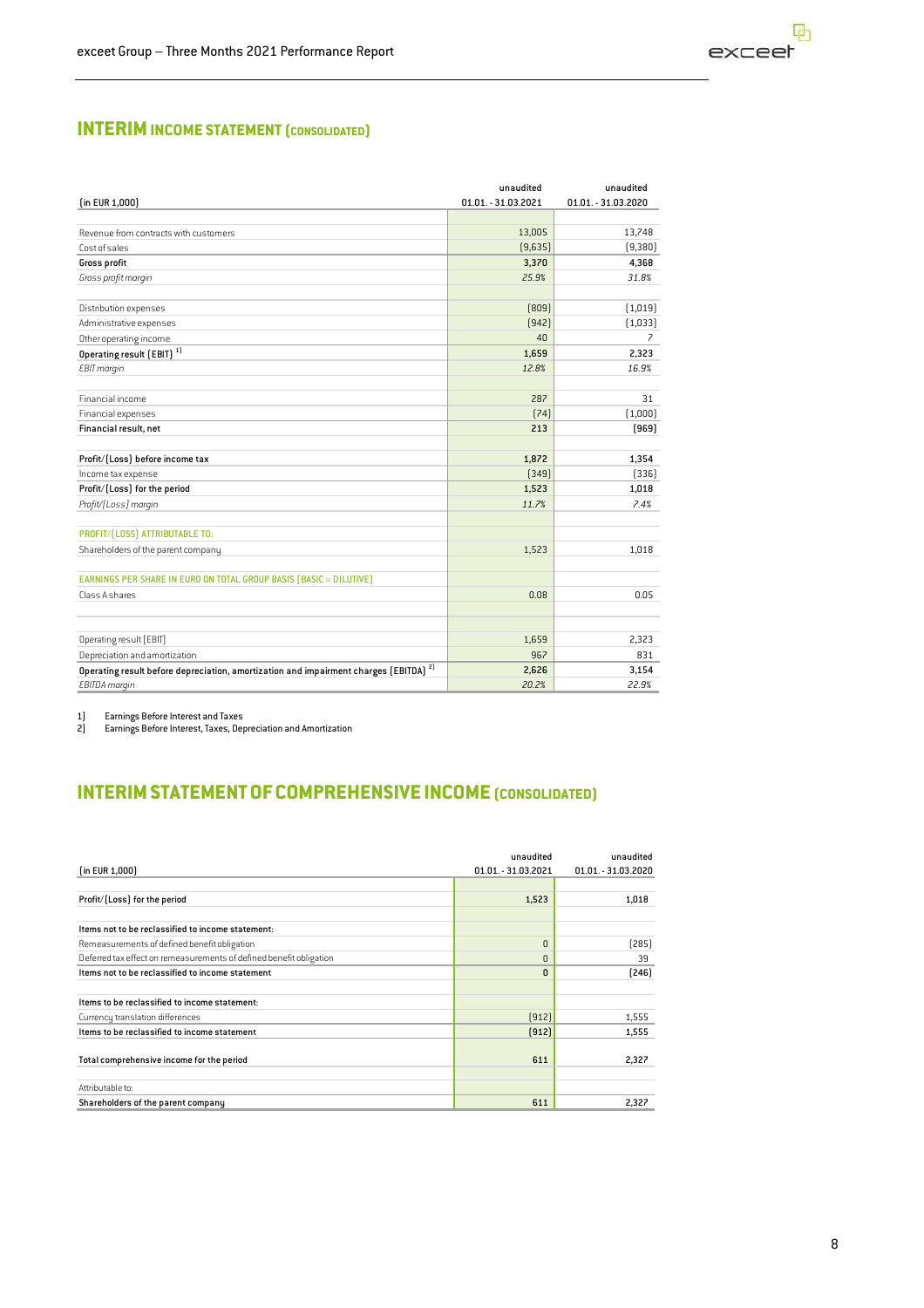

#### **INTERIMSTATEMENTOFCASHFLOWS (CONSOLIDATED)**

|                                                             | unaudited           | unaudited           |
|-------------------------------------------------------------|---------------------|---------------------|
| (in EUR 1,000)                                              | 01.01. - 31.03.2021 | 01.01. - 31.03.2020 |
|                                                             |                     |                     |
| Profit before income tax                                    | 1,872               | 1,354               |
| Amortization on intangible assets                           | 211                 | 215                 |
| Depreciation on tangible assets                             | 571                 | 396                 |
| Depreciation on right-of-use assets                         | 185                 | 220                 |
| (Gains)/Losses on disposal of assets                        | (7)                 | 3                   |
| Change of provisions                                        | [157]               | (101)               |
| Adjustments to retirement benefit obligations/prepaid costs | 96                  | 107                 |
| Financial expenses                                          | 36                  | 44                  |
| Other non-cash expenses                                     | [169]               | 788                 |
| Operating net cash before changes in net working capital    | 2,638               | 3,026               |
|                                                             |                     |                     |
| Changes to net working capital                              |                     |                     |
| - inventories                                               | [75]                | [563]               |
| - receivables                                               | (1, 830)            | (962)               |
| - accrued income and contract assets                        | [236]               | (384)               |
| -liabilities                                                | 288                 | 1,464               |
| - accrued expenses and contract liabilities                 | 158                 | 860                 |
| Tax paid                                                    | [1,664]             | (585)               |
| Interest received                                           | $\mathsf 0$         | $\mathbf{1}$        |
| Interest paid                                               | [44]                | (51)                |
| $\sf Cashflows$ from operating activities $^{\rm 1)}$       | [765]               | 2,806               |
| Purchase of tangible assets                                 | (434)               | (1,823)             |
| Sale of tangible assets                                     | $\mathsf 0$         | 22                  |
| Purchase of intangible assets                               | $[30]$              | (6)                 |
| Cashflows from investing activities                         | [464]               | (1,807)             |
| Payments of lease liabilities                               | (140)               | [207]               |
| Cashflows from financing activities                         | (140)               | [207]               |
| Net changes in cash and cash equivalents                    | [1, 369]            | 792                 |
| Cash and cash equivalents at the beginning of the period    | 16,570              | 51,476              |
| Net changes in cash and cash equivalents                    | [1, 369]            | 792                 |
| Effect of exchange rate gains/(losses)                      | [275]               | 381                 |
| Cash and cash equivalents at the end of the period          | 14,926              | 52.649              |

1) Free cash flow amounts to EUR (1,229) (3M 2020: EUR 999) based on cash flow from operations of EUR (765) and net capital expenditure of EUR (464).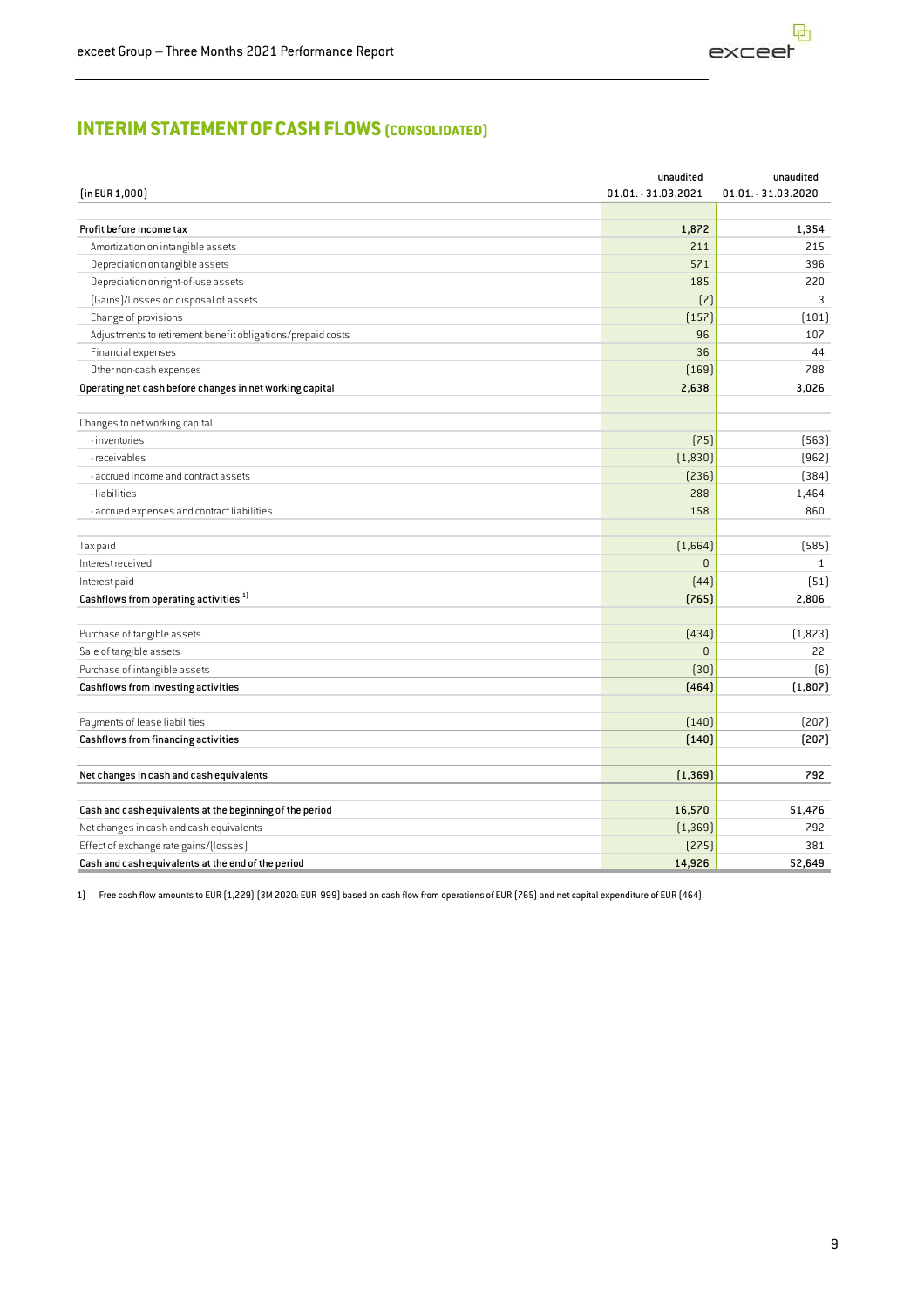#### **INTERIMSTATEMENTOFCHANGES INEQUITY (CONSOLIDATED)**

|                                                               | <b>Issued and</b> |          |          |          | Foreign       | of the  |
|---------------------------------------------------------------|-------------------|----------|----------|----------|---------------|---------|
|                                                               | paid-in           | Capital  | Treasury | Retained | currency      | parent  |
| $[$ in EUR 1,000 $]$                                          | share capital     | reserves | shares   | earnings | transl. diff. | company |
|                                                               |                   |          |          |          |               |         |
| <b>BALANCES AT 1 JANUARY 2021</b>                             | 312               | 0        | 0        | 14,491   | 25,759        | 40,562  |
| Profit for the period                                         |                   |          |          | 1,523    |               | 1,523   |
| Other comprehensive income:                                   |                   |          |          |          |               |         |
| Remeasurements of defined benefit obligations                 |                   |          |          | 0        |               | 0       |
| Deferred tax effect on remeasurements                         |                   |          |          | 0        |               | 0       |
| Currency translation differences                              |                   |          |          |          | (912)         | [912]   |
| Total other comprehensive income for the period               | 0                 | 0        | 0        | 0        | (912)         | (912)   |
| Total comprehensive income for the period                     | 0                 | 0        | 0        | 1,523    | [912]         | 611     |
|                                                               |                   | 0        |          |          |               |         |
| Special distribution                                          |                   |          | 0        | 0<br>0   |               | 0       |
| Reclassification treasury shares reserve to retained earnings |                   |          |          |          |               | 0       |
| Total other equity effects                                    | 0                 | 0        | 0        | 0        | 0             | 0       |
| BALANCES AT 31 MARCH 2021                                     | 312               | 0        | 0        | 16,014   | 24,847        | 41,173  |
|                                                               |                   |          |          |          |               |         |
| <b>BALANCES AT 1 JANUARY 2020</b>                             | 312               | 5,264    | [4,525]  | 46,010   | 26,576        | 73,637  |
| Profit for the period                                         |                   |          |          | 1,018    |               | 1,018   |
| Other comprehensive income:                                   |                   |          |          |          |               |         |
| Remeasurements of defined benefit obligations                 |                   |          |          | [285]    |               | [285]   |
| Deferred tax effect on remeasurements                         |                   |          |          | 39       |               | 39      |
| Currency translation differences                              |                   |          |          |          | 1,555         | 1,555   |
| Total other comprehensive income for the period               | 0                 | 0        | 0        | [246]    | 1,555         | 1,309   |
| Total comprehensive income for the period                     | 0                 | 0        | 0        | 772      | 1,555         | 2,327   |
| Reclassification treasury shares reserve to retained eamings  |                   |          | 4,525    | [4, 525] |               | 0       |

Total other equity effects **0** 0 4,525 (4,525) 0 0

BALANCES AT 31 MARCH 2020 312 5,264 0 42,257 28,131 75,964